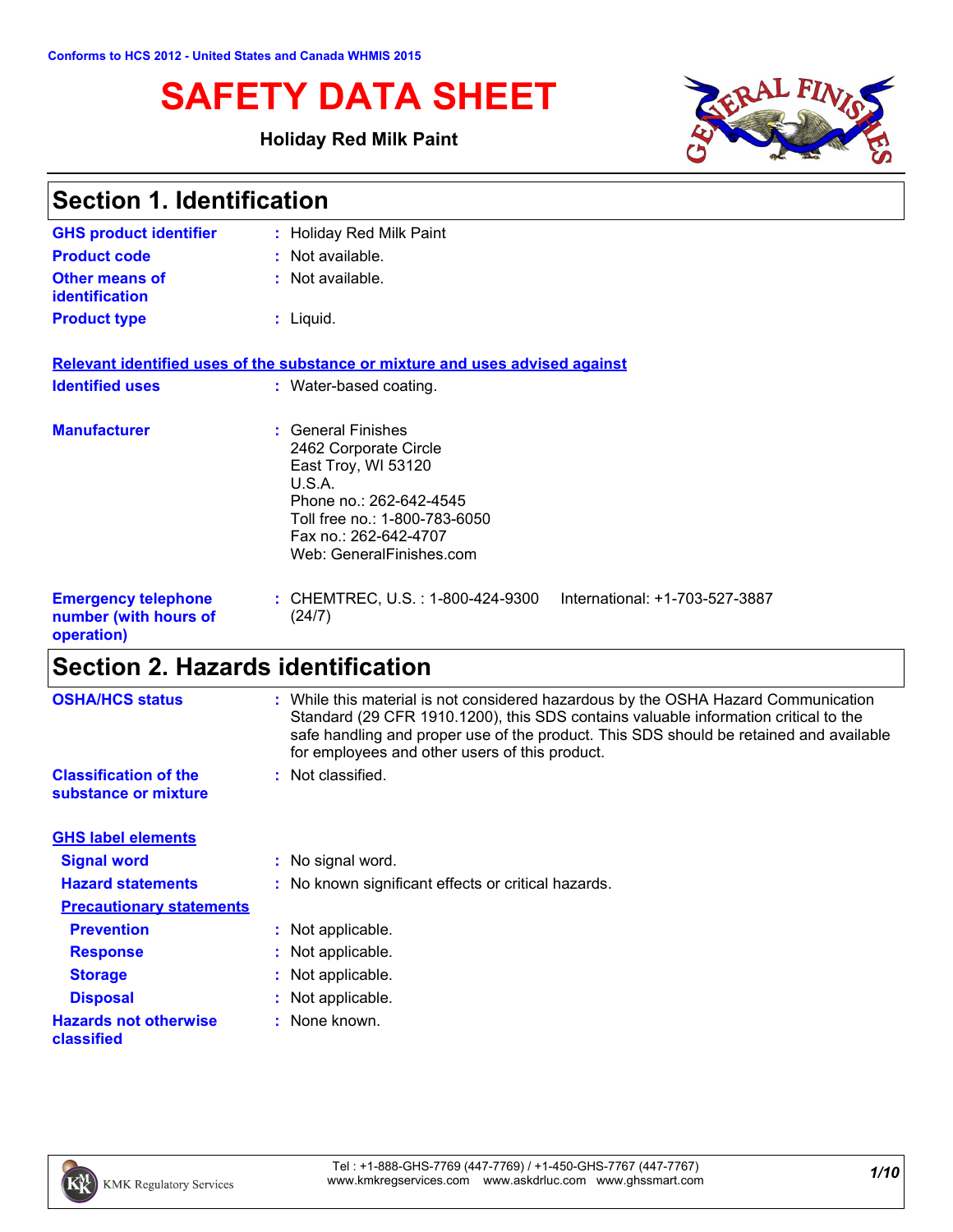

# **Section 3. Composition/information on ingredients**

**Substance/mixture :**

: Mixture

**:** Not available.

- **Other means of identification**
- Propane-1,2-diol ≥1 ≤3 57-55-6 (2-Methoxymethylethoxy)propanol **Ingredient name % CAS number**

Any concentration shown as a range is to protect confidentiality or is due to batch variation.

**There are no additional ingredients present which, within the current knowledge of the supplier and in the concentrations applicable, are classified as hazardous to health or the environment and hence require reporting in this section.**

**Occupational exposure limits, if available, are listed in Section 8.**

### **Section 4. First aid measures**

|                     | <b>Description of necessary first aid measures</b>                                                                                                                                                                                                                                                                                                     |
|---------------------|--------------------------------------------------------------------------------------------------------------------------------------------------------------------------------------------------------------------------------------------------------------------------------------------------------------------------------------------------------|
| <b>Eye contact</b>  | Immediately flush eyes with plenty of water, occasionally lifting the upper and lower<br>eyelids. Check for and remove any contact lenses. Get medical attention if irritation<br>occurs.                                                                                                                                                              |
| <b>Inhalation</b>   | : Remove victim to fresh air and keep at rest in a position comfortable for breathing. Get<br>medical attention if symptoms occur. In case of inhalation of decomposition products in<br>a fire, symptoms may be delayed. The exposed person may need to be kept under<br>medical surveillance for 48 hours.                                           |
| <b>Skin contact</b> | : Flush contaminated skin with plenty of water. Get medical attention if symptoms occur.                                                                                                                                                                                                                                                               |
| <b>Ingestion</b>    | : Wash out mouth with water. Remove victim to fresh air and keep at rest in a position<br>comfortable for breathing. If material has been swallowed and the exposed person is<br>conscious, give small quantities of water to drink. Do not induce vomiting unless<br>directed to do so by medical personnel. Get medical attention if symptoms occur. |

| Most important symptoms/effects, acute and delayed |                                                                                                                                                                          |
|----------------------------------------------------|--------------------------------------------------------------------------------------------------------------------------------------------------------------------------|
| <b>Potential acute health effects</b>              |                                                                                                                                                                          |
| <b>Eye contact</b>                                 | : No known significant effects or critical hazards.                                                                                                                      |
| <b>Inhalation</b>                                  | : No known significant effects or critical hazards.                                                                                                                      |
| <b>Skin contact</b>                                | : No known significant effects or critical hazards.                                                                                                                      |
| <b>Ingestion</b>                                   | : No known significant effects or critical hazards.                                                                                                                      |
| <b>Over-exposure signs/symptoms</b>                |                                                                                                                                                                          |
| Eye contact                                        | : No known significant effects or critical hazards.                                                                                                                      |
| <b>Inhalation</b>                                  | : No known significant effects or critical hazards.                                                                                                                      |
| <b>Skin contact</b>                                | : No known significant effects or critical hazards.                                                                                                                      |
| <b>Ingestion</b>                                   | : No known significant effects or critical hazards.                                                                                                                      |
|                                                    | Indication of immediate medical attention and special treatment needed, if necessary                                                                                     |
| <b>Notes to physician</b>                          | : In case of inhalation of decomposition products in a fire, symptoms may be delayed.<br>The exposed person may need to be kept under medical surveillance for 48 hours. |
| <b>Specific treatments</b>                         | : No specific treatment.                                                                                                                                                 |
| <b>Protection of first-aiders</b>                  | : No action shall be taken involving any personal risk or without suitable training.                                                                                     |

**See toxicological information (Section 11)**

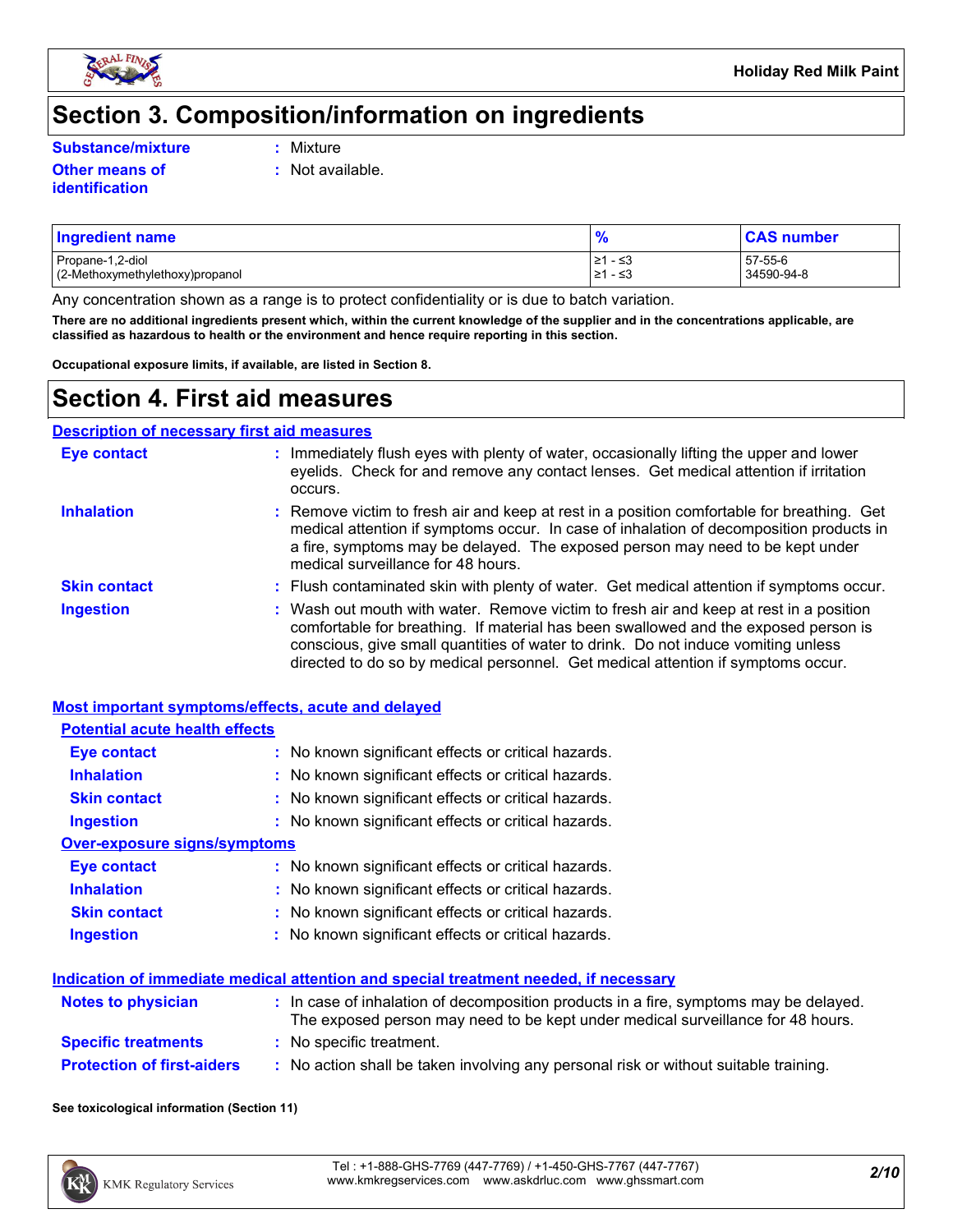

### **Section 5. Fire-fighting measures**

| <b>Extinguishing media</b>                               |                                                                                                                                                                                                     |
|----------------------------------------------------------|-----------------------------------------------------------------------------------------------------------------------------------------------------------------------------------------------------|
| <b>Suitable extinguishing</b><br>media                   | $\therefore$ In case of fire, use water spray (fog), foam, dry chemical or CO <sub>2</sub> .                                                                                                        |
| <b>Unsuitable extinguishing</b><br>media                 | : None known.                                                                                                                                                                                       |
| <b>Specific hazards arising</b><br>from the chemical     | : In a fire or if heated, a pressure increase will occur and the container may burst.                                                                                                               |
| <b>Hazardous thermal</b><br>decomposition products       | : Decomposition products may include the following materials:<br>carbon dioxide<br>carbon monoxide<br>nitrogen oxides<br>metal oxide/oxides                                                         |
| <b>Special protective actions</b><br>for fire-fighters   | : Promptly isolate the scene by removing all persons from the vicinity of the incident if<br>there is a fire. No action shall be taken involving any personal risk or without suitable<br>training. |
| <b>Special protective</b><br>equipment for fire-fighters | : Fire-fighters should wear appropriate protective equipment and self-contained breathing<br>apparatus (SCBA) with a full face-piece operated in positive pressure mode.                            |

# **Section 6. Accidental release measures**

#### **Personal precautions, protective equipment and emergency procedures**

| For non-emergency<br>personnel   | : No action shall be taken involving any personal risk or without suitable training.<br>Evacuate surrounding areas. Keep unnecessary and unprotected personnel from<br>entering. Do not touch or walk through spilled material. Put on appropriate personal<br>protective equipment. |
|----------------------------------|--------------------------------------------------------------------------------------------------------------------------------------------------------------------------------------------------------------------------------------------------------------------------------------|
| For emergency responders         | If specialized clothing is required to deal with the spillage, take note of any information in<br>Section 8 on suitable and unsuitable materials. See also the information in "For non-<br>emergency personnel".                                                                     |
| <b>Environmental precautions</b> | Avoid dispersal of spilled material and runoff and contact with soil, waterways, drains<br>and sewers. Inform the relevant authorities if the product has caused environmental<br>pollution (sewers, waterways, soil or air).                                                        |

#### **Methods and materials for containment and cleaning up**

**Spill** Stop leak if without risk. Move containers from spill area. Prevent entry into sewers, water courses, basements or confined areas. Wash spillages into an effluent treatment plant or proceed as follows. Contain and collect spillage with non-combustible, absorbent material e.g. sand, earth, vermiculite or diatomaceous earth and place in container for disposal according to local regulations (see Section 13). Dispose of via a licensed waste disposal contractor. Note: see Section 1 for emergency contact information and Section 13 for waste disposal.

### **Section 7. Handling and storage**

#### **Precautions for safe handling**

| <b>Protective measures</b>                       | : Put on appropriate personal protective equipment (see Section 8).                                                                                                                                                                                                  |
|--------------------------------------------------|----------------------------------------------------------------------------------------------------------------------------------------------------------------------------------------------------------------------------------------------------------------------|
| <b>Advice on general</b><br>occupational hygiene | Eating, drinking and smoking should be prohibited in areas where this material is<br>handled, stored and processed. Workers should wash hands and face before eating,<br>drinking and smoking. See also Section 8 for additional information on hygiene<br>measures. |

*3/10* Tel : +1-888-GHS-7769 (447-7769) / +1-450-GHS-7767 (447-7767) www.kmkregservices.com www.askdrluc.com www.ghssmart.com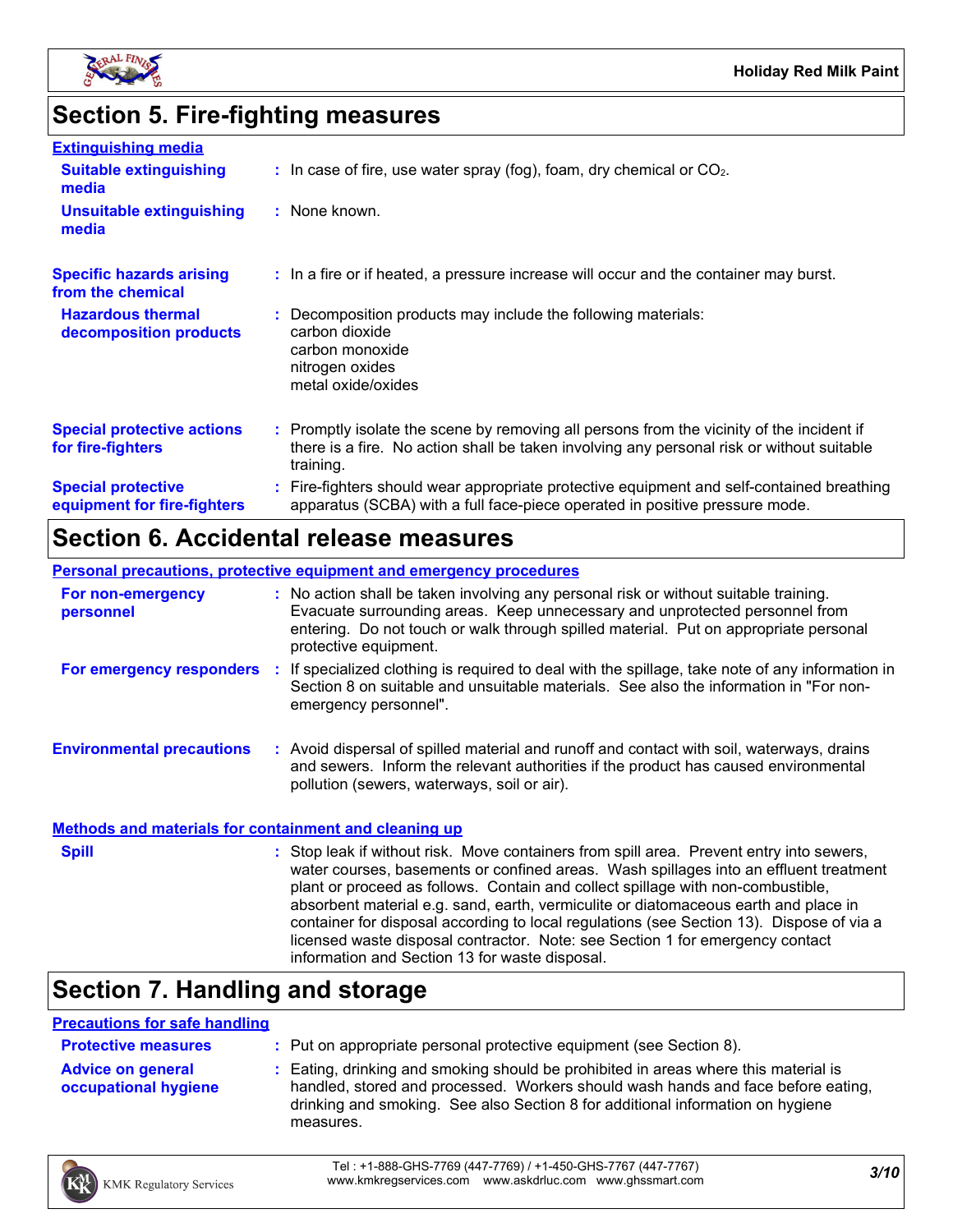

# **Section 7. Handling and storage**

| <b>Conditions for safe storage,</b> | : Store in accordance with local regulations. Store in original container protected from  |
|-------------------------------------|-------------------------------------------------------------------------------------------|
| including any                       | direct sunlight in a dry, cool and well-ventilated area, away from incompatible materials |
| <i>incompatibilities</i>            | (see Section 10) and food and drink. Keep container tightly closed and sealed until       |
|                                     | ready for use. Containers that have been opened must be carefully resealed and kept       |
|                                     | upright to prevent leakage. Do not store in unlabeled containers. Use appropriate         |
|                                     | containment to avoid environmental contamination. See Section 10 for incompatible         |
|                                     | materials before handling or use.                                                         |

### **Section 8. Exposure controls/personal protection**

#### **Control parameters**

### **United States**

### **Occupational exposure limits**

| <b>Ingredient name</b>          | <b>Exposure limits</b>                                     |
|---------------------------------|------------------------------------------------------------|
| Propane-1,2-diol                | AIHA WEEL (United States, 10/2011).                        |
|                                 | TWA: $10 \text{ mg/m}^3$ 8 hours.                          |
| (2-Methoxymethylethoxy)propanol | ACGIH TLV (United States, 3/2017). Absorbed through skin.  |
|                                 | TWA: 100 ppm 8 hours.                                      |
|                                 | TWA: $606 \text{ ma/m}^3$ 8 hours.                         |
|                                 | STEL: 150 ppm 15 minutes.                                  |
|                                 | STEL: 909 mg/m <sup>3</sup> 15 minutes.                    |
|                                 | NIOSH REL (United States, 10/2016). Absorbed through skin. |
|                                 | TWA: 100 ppm 10 hours.                                     |
|                                 | TWA: 600 mg/m <sup>3</sup> 10 hours.                       |
|                                 | STEL: 150 ppm 15 minutes.                                  |
|                                 | STEL: 900 mg/m <sup>3</sup> 15 minutes.                    |
|                                 | OSHA PEL (United States, 6/2016). Absorbed through skin.   |
|                                 | TWA: 100 ppm 8 hours.                                      |
|                                 | TWA: 600 mg/m <sup>3</sup> 8 hours.                        |

#### **Canada**

### **Occupational exposure limits**

| Ingredient name                 | <b>Exposure limits</b>                                            |
|---------------------------------|-------------------------------------------------------------------|
| Propane-1,2-diol                | CA Ontario Provincial (Canada, 7/2015).                           |
|                                 | TWA: 10 mg/m <sup>3</sup> 8 hours. Form: Aerosol only             |
|                                 | TWA: 155 mg/m <sup>3</sup> 8 hours. Form: Vapor and aerosol       |
|                                 | TWA: 50 ppm 8 hours. Form: Vapor and aerosol                      |
| (2-Methoxymethylethoxy)propanol | CA Alberta Provincial (Canada, 4/2009). Absorbed through skin.    |
|                                 | 8 hrs OEL: 100 ppm 8 hours.                                       |
|                                 | 15 min OEL: 909 mg/m <sup>3</sup> 15 minutes.                     |
|                                 | 8 hrs OEL: 606 mg/m <sup>3</sup> 8 hours.                         |
|                                 | 15 min OEL: 150 ppm 15 minutes.                                   |
|                                 | CA British Columbia Provincial (Canada, 7/2016). Absorbed through |
|                                 | skin.                                                             |
|                                 | TWA: 100 ppm 8 hours.                                             |
|                                 | STEL: 150 ppm 15 minutes.                                         |
|                                 | CA Quebec Provincial (Canada, 1/2014). Absorbed through skin.     |
|                                 | TWAEV: 100 ppm 8 hours.                                           |
|                                 | TWAEV: 606 mg/m <sup>3</sup> 8 hours.                             |
|                                 | STEV: 150 ppm 15 minutes.                                         |
|                                 | STEV: 909 mg/m <sup>3</sup> 15 minutes.                           |
|                                 | CA Ontario Provincial (Canada, 7/2015). Absorbed through skin.    |
|                                 | STEL: 150 ppm 15 minutes.                                         |
|                                 | TWA: 100 ppm 8 hours.                                             |
|                                 | CA Saskatchewan Provincial (Canada, 7/2013). Absorbed through     |
|                                 | skin.                                                             |
|                                 | STEL: 150 ppm 15 minutes.                                         |
|                                 | TWA: 100 ppm 8 hours.                                             |

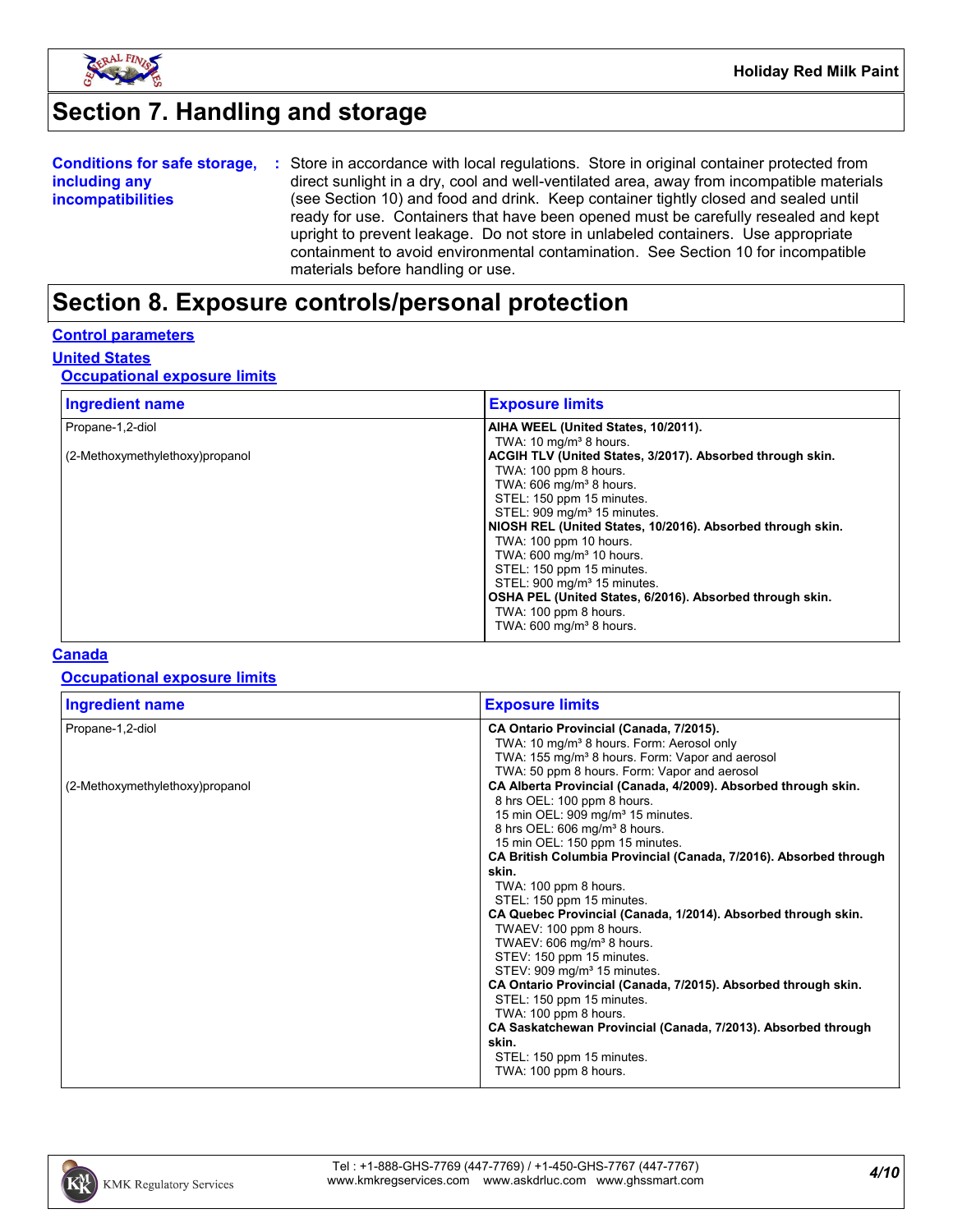

# **Section 8. Exposure controls/personal protection**

| <b>Appropriate engineering</b><br><b>controls</b> | : Good general ventilation should be sufficient to control worker exposure to airborne<br>contaminants.                                                          |
|---------------------------------------------------|------------------------------------------------------------------------------------------------------------------------------------------------------------------|
| <b>Environmental exposure</b><br><b>controls</b>  | : Emissions from ventilation or work process equipment should be checked to ensure<br>they comply with the requirements of environmental protection legislation. |

#### **Individual protection measures**

| <b>Hygiene measures</b>       | : Wash hands, forearms and face thoroughly after handling chemical products, before<br>eating, smoking and using the lavatory and at the end of the working period.<br>Appropriate techniques should be used to remove potentially contaminated clothing.<br>Wash contaminated clothing before reusing. Ensure that eyewash stations and safety<br>showers are close to the workstation location. |
|-------------------------------|---------------------------------------------------------------------------------------------------------------------------------------------------------------------------------------------------------------------------------------------------------------------------------------------------------------------------------------------------------------------------------------------------|
| <b>Eye/face protection</b>    | : Safety eyewear complying with an approved standard should be used when a risk<br>assessment indicates this is necessary to avoid exposure to liquid splashes, mists,<br>gases or dusts. If contact is possible, the following protection should be worn, unless<br>the assessment indicates a higher degree of protection: safety glasses with side-shields.                                    |
| <b>Skin protection</b>        |                                                                                                                                                                                                                                                                                                                                                                                                   |
| <b>Hand protection</b>        | : Chemical-resistant, impervious gloves complying with an approved standard should be<br>worn at all times when handling chemical products if a risk assessment indicates this is<br>necessary.                                                                                                                                                                                                   |
| <b>Body protection</b>        | : Personal protective equipment for the body should be selected based on the task being<br>performed and the risks involved and should be approved by a specialist before<br>handling this product.                                                                                                                                                                                               |
| <b>Other skin protection</b>  | : Appropriate footwear and any additional skin protection measures should be selected<br>based on the task being performed and the risks involved and should be approved by a<br>specialist before handling this product.                                                                                                                                                                         |
| <b>Respiratory protection</b> | Based on the hazard and potential for exposure, select a respirator that meets the<br>appropriate standard or certification. Respirators must be used according to a<br>respiratory protection program to ensure proper fitting, training, and other important<br>aspects of use.                                                                                                                 |

# **Section 9. Physical and chemical properties**

| <b>Appearance</b>                               |                                                       |
|-------------------------------------------------|-------------------------------------------------------|
| <b>Physical state</b>                           | : Liquid. [Viscous.]                                  |
| <b>Color</b>                                    | : Red.                                                |
| Odor                                            | $:$ Not available.                                    |
| <b>Odor threshold</b>                           | $\cdot$ Not available.                                |
| рH                                              | $:$ Not available.                                    |
| <b>Melting point</b>                            | $:$ Not available.                                    |
| <b>Boiling point</b>                            | $:$ Not available.                                    |
| <b>Flash point</b>                              | : Closed cup: $>98.889^{\circ}$ C ( $>210^{\circ}$ F) |
| <b>Evaporation rate</b>                         | $:$ Not available.                                    |
| <b>Flammability (solid, gas)</b>                | $:$ Not available.                                    |
| Lower and upper explosive<br>(flammable) limits | $:$ Not available.                                    |
| <b>Vapor pressure</b>                           | $:$ Not available.                                    |
| <b>Vapor density</b>                            | $:$ Not available.                                    |
| <b>Relative density</b>                         | : 1.25                                                |
| <b>Solubility</b>                               | : Soluble in water.                                   |



*5/10* Tel : +1-888-GHS-7769 (447-7769) / +1-450-GHS-7767 (447-7767) www.kmkregservices.com www.askdrluc.com www.ghssmart.com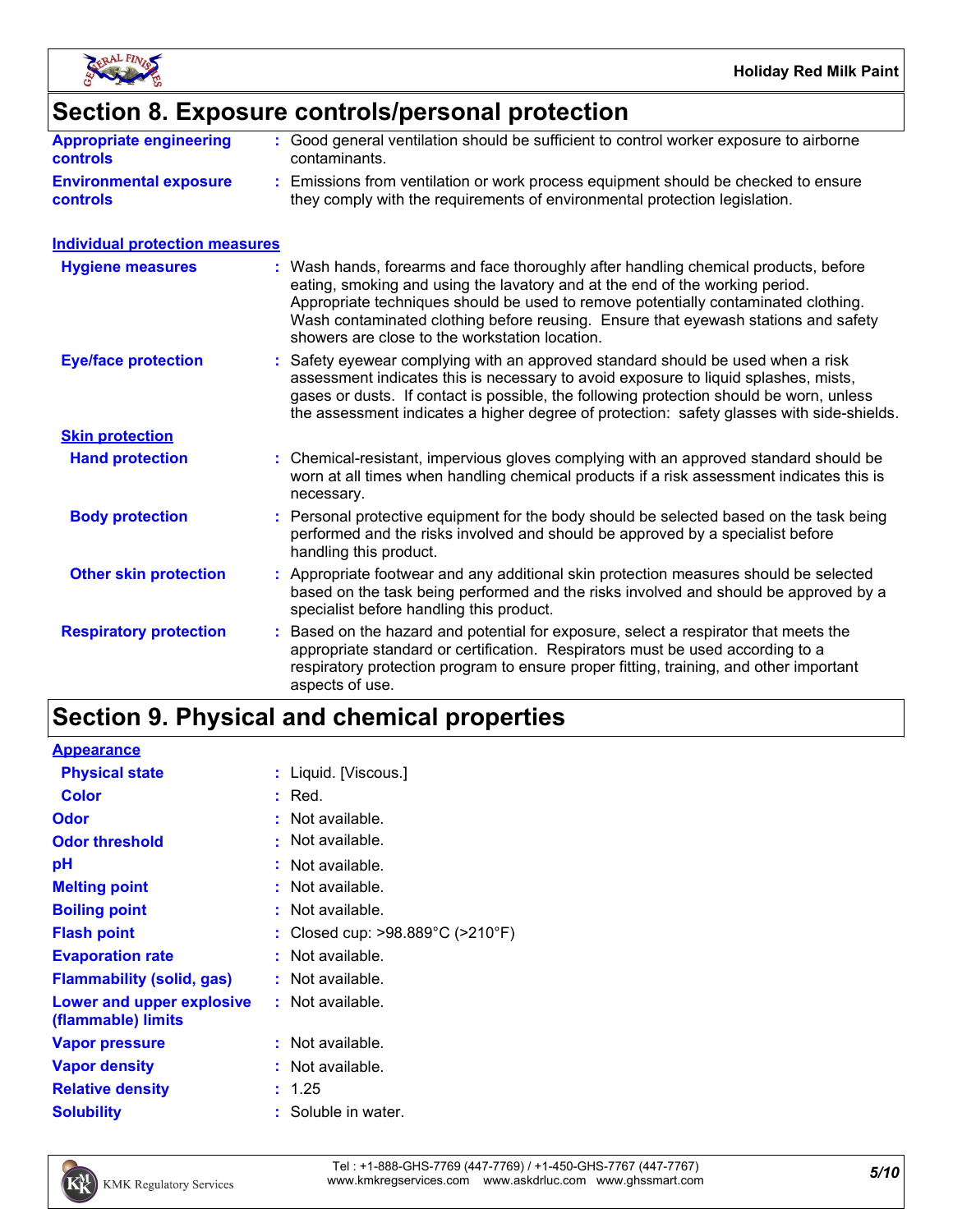

### **Section 9. Physical and chemical properties**

| <b>Partition coefficient: n-</b><br>octanol/water | : Not available.                                           |
|---------------------------------------------------|------------------------------------------------------------|
| <b>Auto-ignition temperature</b>                  | : Not available.                                           |
| <b>Decomposition temperature</b>                  | : Not available.                                           |
| <b>Viscosity</b>                                  | : Dynamic (room temperature): 2000 mPa $\cdot$ s (2000 cP) |
| <b>VOC content</b>                                | : $<$ 40 g/L                                               |
| Flow time (ISO 2431)                              | $:$ Not available.                                         |

### **Section 10. Stability and reactivity**

| <b>Reactivity</b>                                   | : No specific test data related to reactivity available for this product or its ingredients.              |
|-----------------------------------------------------|-----------------------------------------------------------------------------------------------------------|
| <b>Chemical stability</b>                           | : The product is stable.                                                                                  |
| <b>Possibility of hazardous</b><br><b>reactions</b> | : Under normal conditions of storage and use, hazardous reactions will not occur.                         |
| <b>Conditions to avoid</b>                          | : Protect from freezing.                                                                                  |
| <b>Incompatible materials</b>                       | : Reactive or incompatible with the following materials: oxidizing materials.                             |
| <b>Hazardous decomposition</b><br>products          | : Under normal conditions of storage and use, hazardous decomposition products should<br>not be produced. |

# **Section 11. Toxicological information**

### **Information on toxicological effects**

#### **Acute toxicity**

| <b>Product/ingredient name</b> | <b>Result</b>            | <b>Species</b> | <b>Dose</b>            | <b>Exposure</b> |
|--------------------------------|--------------------------|----------------|------------------------|-----------------|
| Propane-1,2-diol               | LD50 Dermal<br>LD50 Oral | Rabbit<br>Rat  | 20800 mg/kg<br>20 g/kg |                 |

#### **Irritation/Corrosion**

| <b>Product/ingredient name</b>    | <b>Result</b>          | <b>Species</b> | <b>Score</b> | <b>Exposure</b>     | <b>Observation</b> |
|-----------------------------------|------------------------|----------------|--------------|---------------------|--------------------|
| Propane-1,2-diol                  | Eyes - Mild irritant   | Rabbit         |              | 24 hours 500 mg   - |                    |
|                                   | l Eves - Mild irritant | Rabbit         |              | 100 ma              |                    |
| $(2-Methoxymethylethoxy)propanol$ | Eyes - Mild irritant   | Rabbit         |              | 24 hours 500 mg   - |                    |
|                                   | Skin - Mild irritant   | Rabbit         |              | 500 mg              |                    |

#### **Sensitization**

There is no data available.

#### **Mutagenicity**

There is no data available.

#### **Carcinogenicity**

There is no data available.

#### **Reproductive toxicity**

There is no data available.

#### **Teratogenicity**

There is no data available.

**Specific target organ toxicity (single exposure)**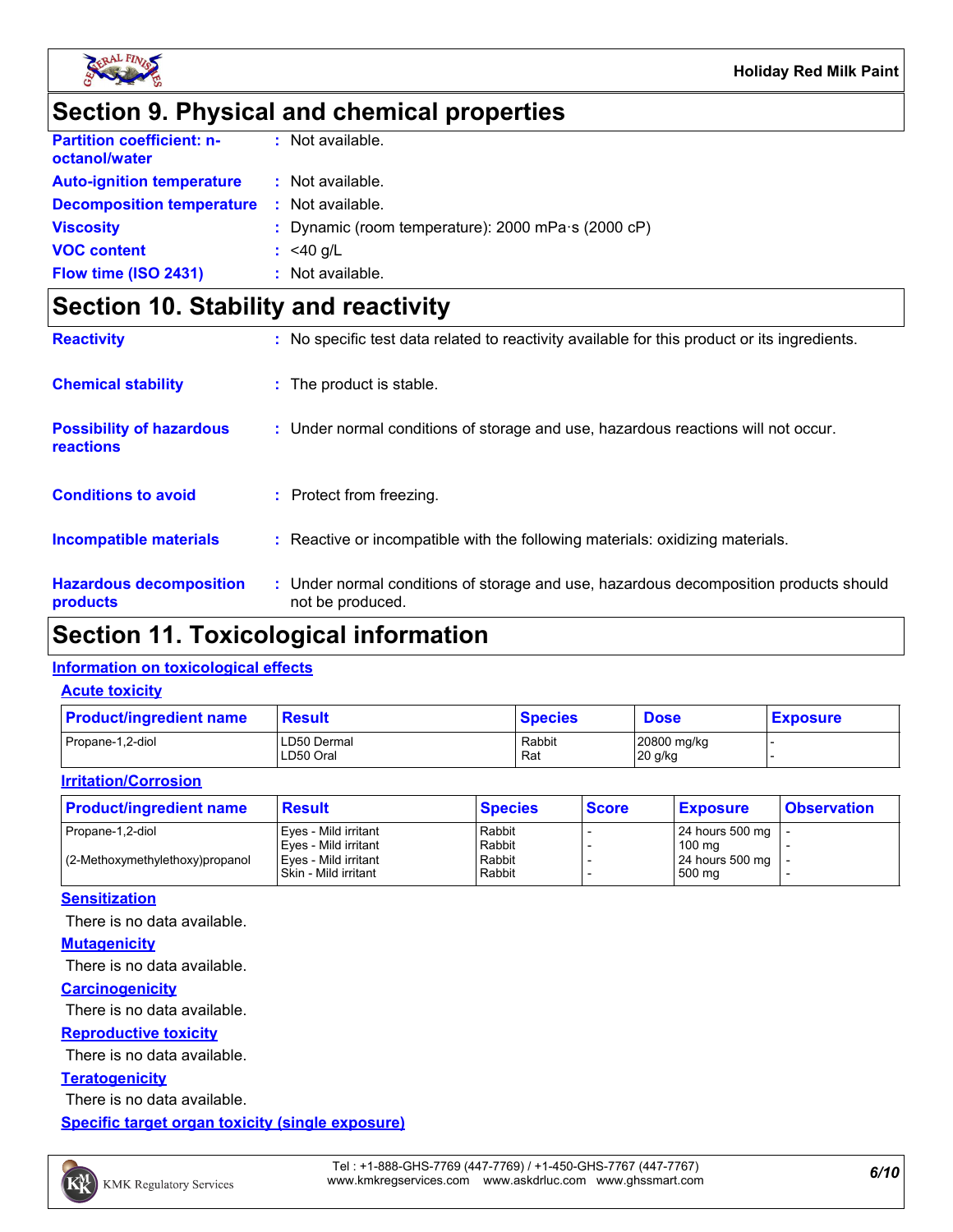

### **Section 11. Toxicological information**

| There is no data available. |
|-----------------------------|
|-----------------------------|

#### **Specific target organ toxicity (repeated exposure)**

There is no data available.

#### **Aspiration hazard**

There is no data available.

| Information on the likely<br>routes of exposure | : Dermal contact. Eye contact. Inhalation. Ingestion. |
|-------------------------------------------------|-------------------------------------------------------|
| <b>Potential acute health effects</b>           |                                                       |
| <b>Eve contact</b>                              | : No known significant effects or critical hazards.   |
| <b>Inhalation</b>                               | : No known significant effects or critical hazards.   |
| <b>Clin contact</b>                             | . No known significant offects or critical hazards    |

**Ingestion :** No known significant effects or critical hazards. **Skin contact <b>E E :** No known significant effects or critical hazards.

| Symptoms related to the physical, chemical and toxicological characteristics |  |
|------------------------------------------------------------------------------|--|
|                                                                              |  |

| Eye contact         | : No known significant effects or critical hazards. |
|---------------------|-----------------------------------------------------|
| <b>Inhalation</b>   | : No known significant effects or critical hazards. |
| <b>Skin contact</b> | : No known significant effects or critical hazards. |
| <b>Ingestion</b>    | : No known significant effects or critical hazards. |

#### **General :** No known significant effects or critical hazards. **Carcinogenicity :** No known significant effects or critical hazards. **Mutagenicity :** No known significant effects or critical hazards. **Potential chronic health effects Delayed and immediate effects and also chronic effects from short and long term exposure Potential immediate effects :** No known significant effects or critical hazards. **Short term exposure Potential delayed effects :** No known significant effects or critical hazards. **Potential immediate effects :** No known significant effects or critical hazards. **Long term exposure Potential delayed effects : No known significant effects or critical hazards.**

| <b>Teratogenicity</b>        | : No known significant effects or critical hazards. |
|------------------------------|-----------------------------------------------------|
| <b>Developmental effects</b> | : No known significant effects or critical hazards. |
| <b>Fertility effects</b>     | : No known significant effects or critical hazards. |

#### **Numerical measures of toxicity**

**Acute toxicity estimates**

There is no data available.

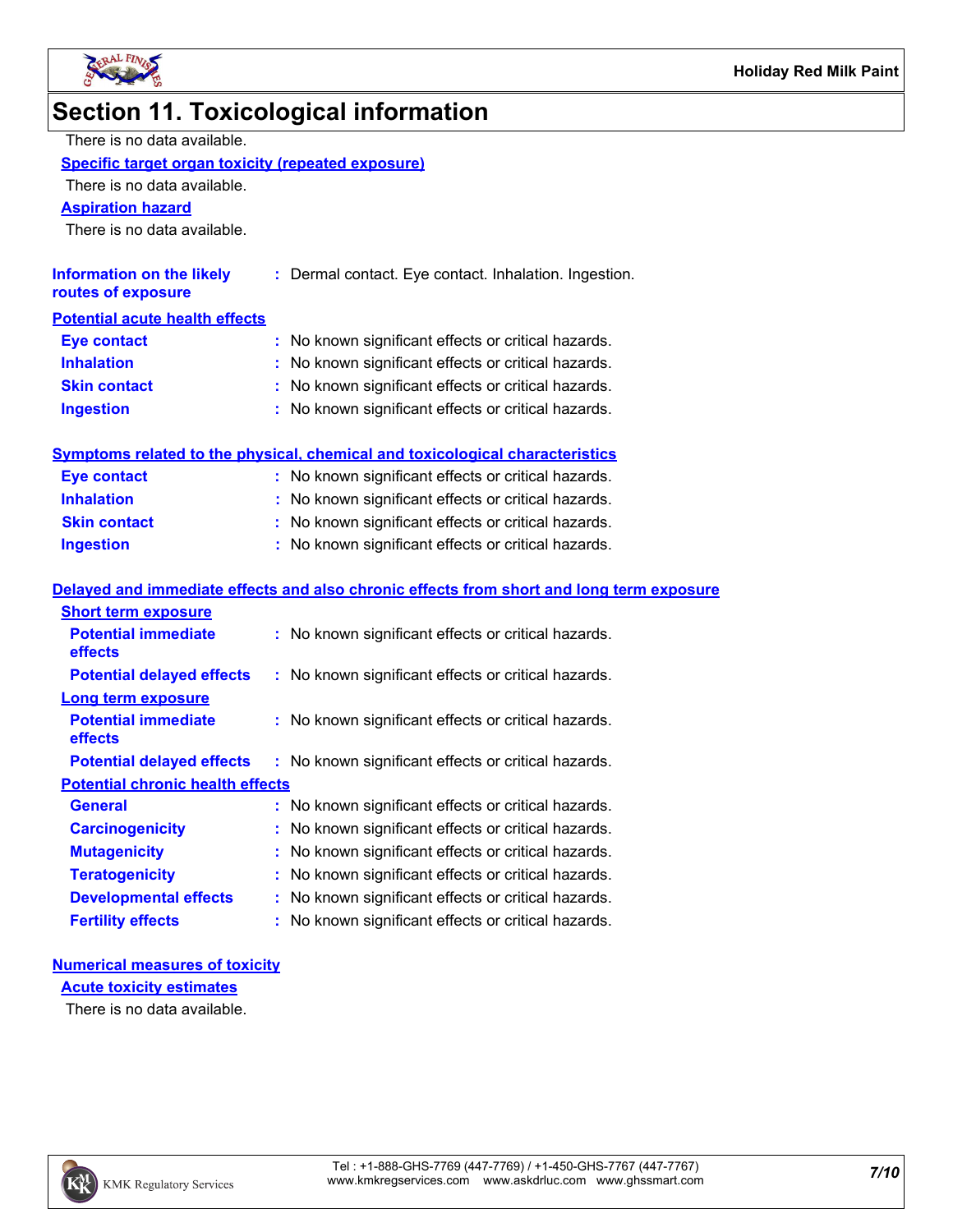

# **Section 12. Ecological information**

#### **Toxicity**

| <b>Product/ingredient name</b> | <b>Result</b>                       | <b>Species</b>                   | <b>Exposure</b> |
|--------------------------------|-------------------------------------|----------------------------------|-----------------|
| Propane-1,2-diol               | Acute EC50 >110 ppm Fresh water     | Daphnia - Daphnia magna          | 48 hours        |
|                                | Acute LC50 1020000 µg/L Fresh water | Crustaceans - Ceriodaphnia dubia | 48 hours        |
|                                | Acute LC50 710000 ug/L Fresh water  | Fish - Pimephales promelas       | 96 hours        |

#### **Persistence and degradability**

There is no data available.

#### **Bioaccumulative potential**

| <b>Product/ingredient name</b>   | $\mathsf{LogP}_\mathsf{ow}$ | <b>BCF</b> | <b>Potential</b> |
|----------------------------------|-----------------------------|------------|------------------|
| Propane-1.2-diol                 | $-1.07$                     |            | low              |
| (2-Methoxymethylethoxy) propanol | 0.004                       |            | low              |

#### **Mobility in soil**

**Soil/water partition coefficient (KOC) :** Not available.

**Other adverse effects** : No known significant effects or critical hazards.

### **Section 13. Disposal considerations**

**Disposal methods :**

The generation of waste should be avoided or minimized wherever possible. Disposal of this product, solutions and any by-products should comply with the requirements of environmental protection and waste disposal legislation and any regional local authority requirements. Dispose of surplus and non-recyclable products via a licensed waste disposal contractor. Waste should not be disposed of untreated to the sewer unless fully compliant with the requirements of all authorities with jurisdiction. Waste packaging should be recycled. Incineration or landfill should only be considered when recycling is not feasible. This material and its container must be disposed of in a safe way. Empty containers or liners may retain some product residues. Avoid dispersal of spilled material and runoff and contact with soil, waterways, drains and sewers.

### **Section 14. Transport information**

|                                      | <b>DOT Classification</b> | <b>TDG Classification</b> | <b>IMDG</b>    | <b>IATA</b>    |
|--------------------------------------|---------------------------|---------------------------|----------------|----------------|
| <b>UN number</b>                     | Not regulated.            | Not regulated.            | Not regulated. | Not regulated. |
| <b>UN proper</b><br>shipping name    |                           | $\overline{\phantom{0}}$  |                |                |
| <b>Transport</b><br>hazard class(es) |                           |                           |                |                |
| <b>Packing group</b>                 |                           |                           |                |                |
| Environmental<br>hazards             | No.                       | No.                       | No.            | No.            |

**AERG :** Not applicable.

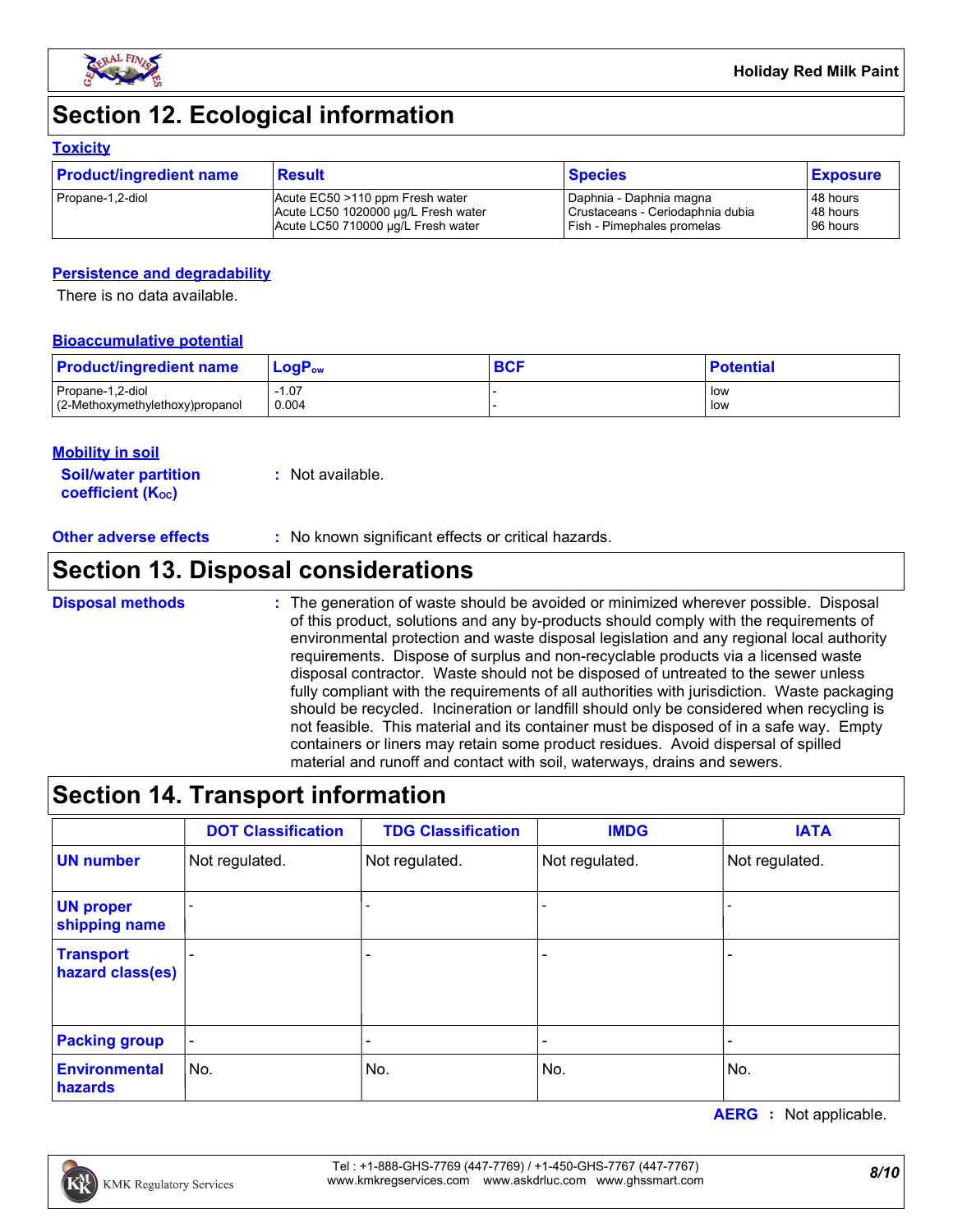

### **Section 14. Transport information**

**Special precautions for user Transport within user's premises:** always transport in closed containers that are **:** upright and secure. Ensure that persons transporting the product know what to do in the event of an accident or spillage.

### **Section 15. Regulatory information**

| <b>U.S. Federal regulations</b>                                                   | : TSCA 8(a) PAIR: Octamethylcyclotetrasiloxane; (2-Methoxymethylethoxy)propanol<br>TSCA 8(a) CDR Exempt/Partial exemption: Not determined<br>United States inventory (TSCA 8b): All components are listed or exempted.<br>Clean Water Act (CWA) 311: Cyclohexane |
|-----------------------------------------------------------------------------------|------------------------------------------------------------------------------------------------------------------------------------------------------------------------------------------------------------------------------------------------------------------|
| <b>Clean Air Act Section 112</b><br>(b) Hazardous Air<br><b>Pollutants (HAPs)</b> | : Listed                                                                                                                                                                                                                                                         |
| <b>Clean Air Act Section 602</b><br><b>Class I Substances</b>                     | : Not listed                                                                                                                                                                                                                                                     |
| <b>Clean Air Act Section 602</b><br><b>Class II Substances</b>                    | : Not listed                                                                                                                                                                                                                                                     |
| <b>DEA List I Chemicals</b><br>(Precursor Chemicals)                              | : Not listed                                                                                                                                                                                                                                                     |
| <b>DEA List II Chemicals</b><br><b>(Essential Chemicals)</b>                      | : Not listed                                                                                                                                                                                                                                                     |
| <b>SARA 302/304</b>                                                               |                                                                                                                                                                                                                                                                  |
| <b>Composition/information on ingredients</b>                                     |                                                                                                                                                                                                                                                                  |
| No products were found.<br><b>SARA 304 RQ</b>                                     | : Not applicable.                                                                                                                                                                                                                                                |
| <b>SARA 311/312</b>                                                               |                                                                                                                                                                                                                                                                  |
| <b>Classification</b>                                                             | : Not applicable.                                                                                                                                                                                                                                                |
| <b>Composition/information on ingredients</b>                                     |                                                                                                                                                                                                                                                                  |
| <b>Name</b>                                                                       | <b>Classification</b>                                                                                                                                                                                                                                            |
| Propane-1.2-diol                                                                  | SERIOUS EYE DAMAGE/ EYE IRRITATION - Category 2A                                                                                                                                                                                                                 |

| <b>SARA 313</b> |  |  |
|-----------------|--|--|

There is no data available.

| <b>State regulations</b> |                                                                                                              |
|--------------------------|--------------------------------------------------------------------------------------------------------------|
| <b>Massachusetts</b>     | : The following components are listed: Limestone; (2-Methoxymethylethoxy)propanol; Talc                      |
| <b>New York</b>          | : None of the components are listed.                                                                         |
| <b>New Jersey</b>        | : The following components are listed: Limestone; Propane-1,2-diol;<br>(2-Methoxymethylethoxy)propanol; Talc |
| <b>Pennsylvania</b>      | : The following components are listed: Limestone; Propane-1,2-diol;<br>(2-Methoxymethylethoxy)propanol; Talc |

(2-Methoxymethylethoxy)propanol example and the set of FLAMMABLE LIQUIDS - Category 4

#### **California Prop. 65**

**A WARNING**: This product can expose you to Crystalline silica, respirable powder, which is known to the State of California to cause cancer. For more information go to www.P65Warnings.ca.gov.

SERIOUS EYE DAMAGE/ EYE IRRITATION - Category 2A